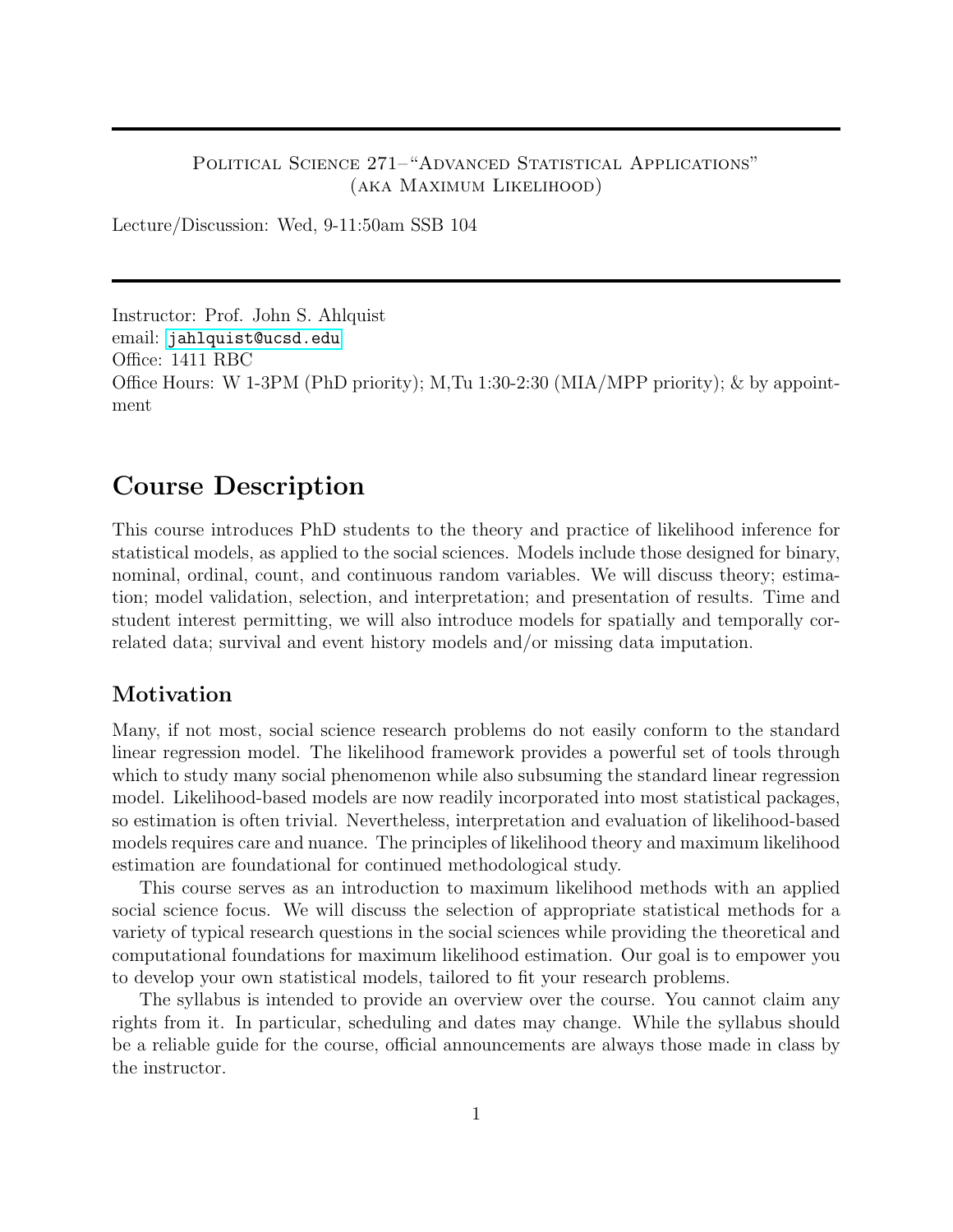# Expectations and Student Responsibilities

I assume that you have the following:

- 1. recent exposure to basic linear regression and elementary probability theory.
- 2. a working knowledge of multivariate calculus, especially differentiation and optimization (finding maxima and minima and knowing when you have one or the other).
- 3. a working knowledge of basic linear (matrix) algebra.
- 4. some experience with statistical computing in  $\mathcal{R}$ .

If any of the preceding does not describe you, please come and see me immediately.

I expect you to attend all lectures, to have done the relevant readings, and to complete all assignments in a timely fashion. I also expect you to be self-directed in choosing a topic for your final project, though I am more than happy to provide feedback on paper topics and suggestions for finding data.

# Course Deliverables

- Quasi-weekly Homework
- Replication and extension of an article of interest that focuses on non-OLS techniques
	- Presentation of a poster on June 5, detailing your project and your findings
	- 10-15 page writeup of the "Methods" and "Results" sections of a paper on your project. No theory, no introduction, no conclusion, no summary. Due at noon, June 10.
- Serve as commenter for colleague on his/her project.
- Establish online archive for sharing your data and work with others.

## Grading

Your grade will be composed of the following components:

- 2.5% Office hours visit
- 2.5% data archive set up
- 35% homework assignments. Grading will be assigned based on three categories  ${\text{fail=1, unacceptable=2, acceptable=3, exceptional=4}}.$  Each is worth four points. An assignment not submitted will receive a 0. The lowest homework grade will be dropped.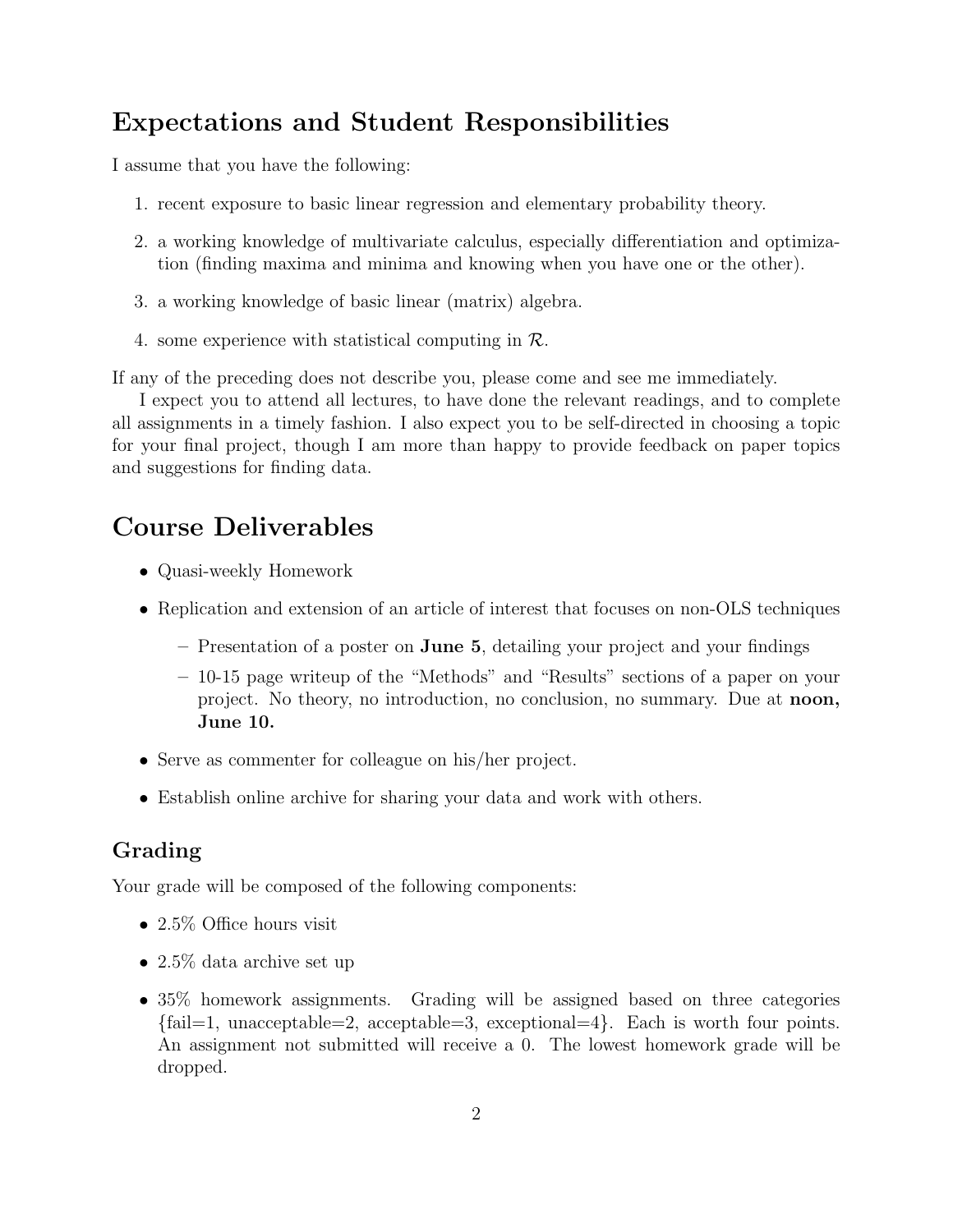- 10\% partner comments
- 50% Poster & final write up

There will be no incompletes given in the this class. I will not accept late papers except in cases of documented emergency.

### Class meetings

We meet weekly. Each week will have a text chapter and a selection of actual applied research articles. I expect that you will come to class meetings prepared, having already read the required texts and developed questions.

Expect to spend the first half of our class meetings reviewing the days readings, answering questions, and sometimes having a short lecture. The second half of class will be more of a lab and tutorial session focused on working through homework problems. You should bring your laptop to class.

A note on reading articles for this class: Each week we will read a selection of research articles applying the tools we are studying that week. In reading these articles will ignore the introduction, literature review, theoretical model, and conclusion. We will focus exclusively on the data, measurement, and modeling sections, including the discussion of results and findings. Come to class prepared to discuss modeling and presentation of results. For this class we don't care about theory.

### The course text

The main text for this course is Ward and Ahlquist 2018. The text is brand new. You are in a great position to offer helpful suggestions both during and after the course. Please feel free to share any and all feedback you have!

### Homework assignments

There will be periodic ( $\sim$ 7) homework assignments during the class designed to get you to work with the mathematical concepts and real data, producing and interpreting results. All homework MUST be typewritten and submitted electronically in PDF format via the TritonED course site. You should also include your (documented)  $\mathcal R$  code as a *separate* .txt or .R file. You can work in groups on the homework but all write-ups, results, and coding must be individual work.

Homework is due at noon on Monday each week it is assigned. This will give me a chance to read it in time to cover any items that are necessary before we move on to subsequent topics.

Solutions for all problem sets will be posted. Your lowest homework grade will be dropped.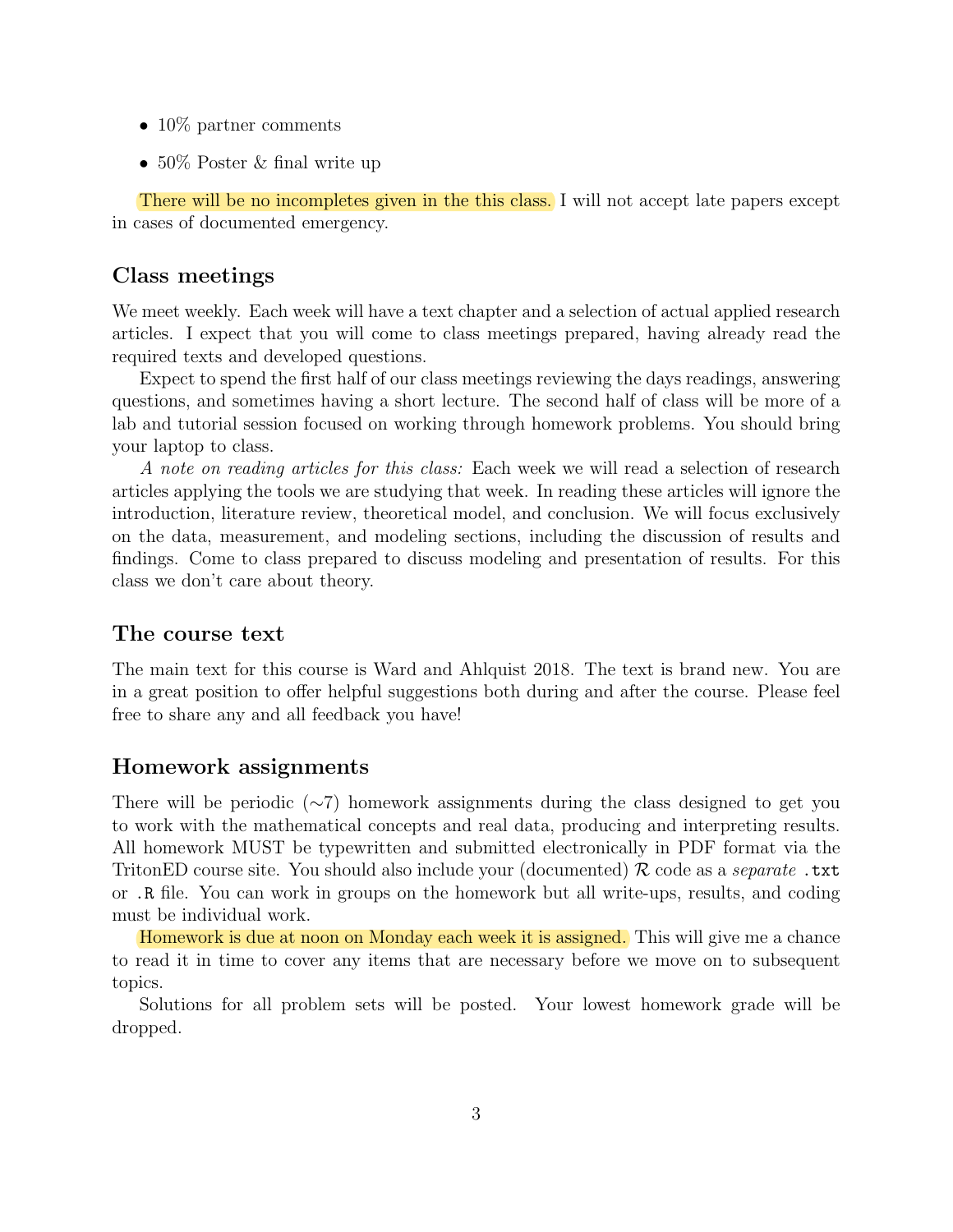## Reproduction and extension project poster & paper

Your final project for this course will involve reproducing and extending a piece of published, peer-reviewed empirical research. You will identify a published paper (or, less likely, book) that uses some type of model based on maximum likelihood methods. You will acquire the author's data and reproduce the author's original results. You will then think of an extension of this model. This extension could involve updating the data to include newer data; reestimating the model under different modeling assumptions; altering the assumptions around missing data; and comparing the author's model to other alternatives. Some key points:

- You must find your chosen article/data and secure my approval for your project by Week 4.
- You should have the data and successfully open it in  $\mathcal R$  by week 5.
- You will be asked to make progress reports on this research over the course of the quarter, so you should come to class each week prepared to describe your project and where you stand.
- Everyone in class will be assigned a partner. Your partner will function as your shadow co-author and sounding board. Your co-author will provide written comments on one draft of the paper, due to both me and your partner on Friday, 31 May at 5PM. You should have your comments back to your partner by 5pm that Sunday.
- If you wish to combine the final project for this and another class you must receive approval from me and the other instructor.

The final course project has two components: a paper and a poster.

#### paper

The most familiar part of the project is a final paper. The paper is meant to be a draft of an empirical article to be submitted to a social science journal. This draft should follow the style of an article in the American Political Science Review. I want only the data analysis section of the paper that describes the (statistical) model, the data, the results, and your conclusions. I do not want the introduction, literature review, theory, or motivation. If you are writing the rest of the paper as part of your work for another class that's fine. But I will only grade the data analysis and interpretation sections.

The paper should be no longer than 20 pages double spaced, and ideally it should be a bit shorter. Do not include your references in this total, but do include your tables and graphics. A good summary of how to construct the paper can be found here: [http:](http://gking.harvard.edu/files/paperspub.pdf) [//gking.harvard.edu/files/paperspub.pdf](http://gking.harvard.edu/files/paperspub.pdf)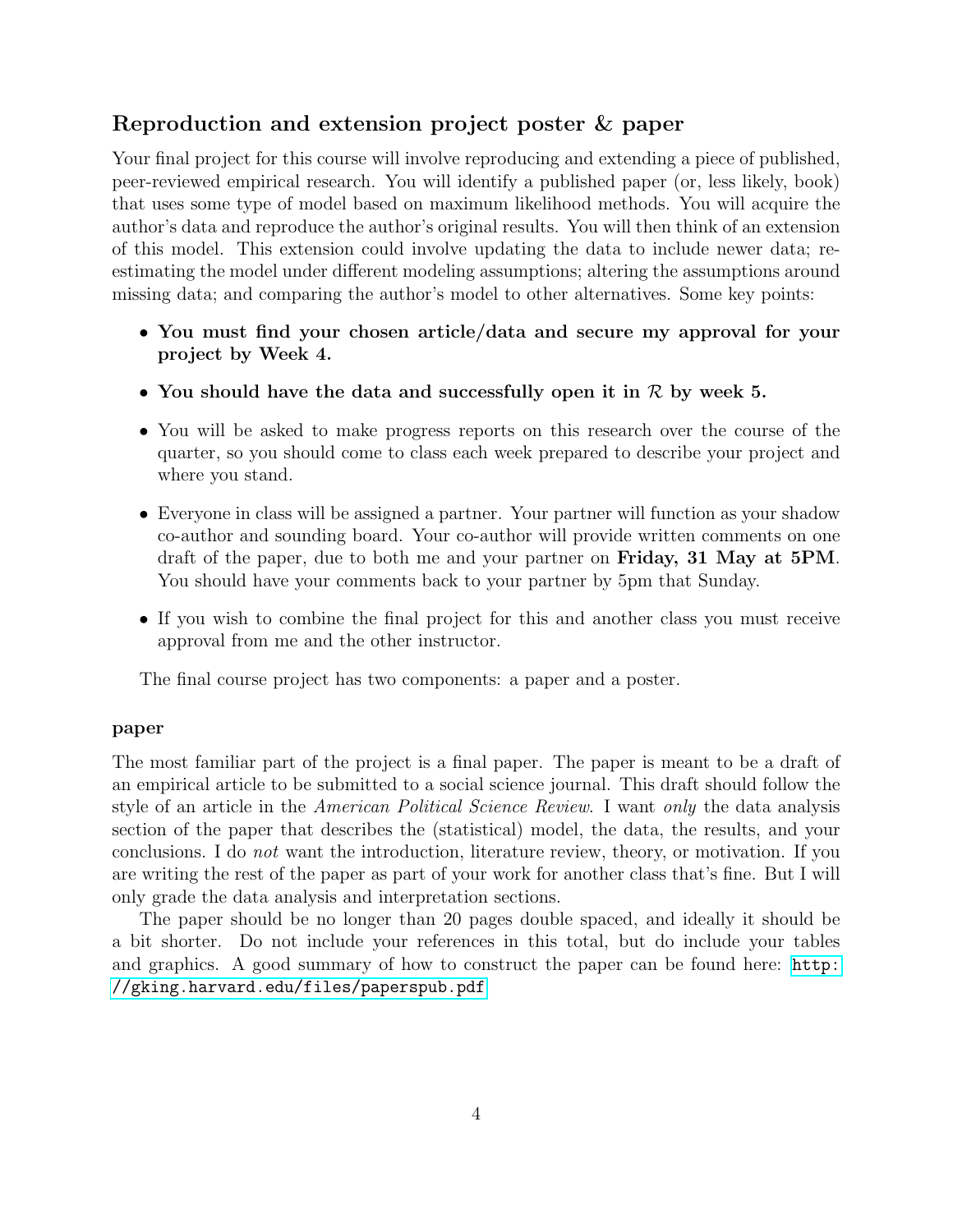#### poster

The second portion of your final project is the production of a poster summarizing your research and conclusions. Posters are the most common form of communication at academic conferences in the natural sciences, becoming increasingly important in the social sciences. The last class will be dedicated to poster presentations. Political science faculty and other grad students will be invited to come and see the results of your work. Your poster should conform to the criteria for a PolMeth poster session, as given here: [http://polmeth.rice.](http://polmeth.rice.edu/poster-session/) [edu/poster-session/](http://polmeth.rice.edu/poster-session/). The Department of Political Science has generously offered to help defray the cost of poster printing; more on this later.

## Office Hours

I insist that you come talk to me in office hours at least once prior to week 3 of the semester. By this date you will be required to get my consent for your choice of final project. You will be asked to turn in a 1 page summary of your proposed final project, as well as set up an online data archive.

The vast majority of your learning will occur as you struggle with the problem sets and your project. For this reason I will be holding more than the usual number of official office hours for this course. You are strongly encouraged to come and talk to me about any questions or problems you might be having. If you feel lost or that you are falling behind, come see me sooner rather than later so that we can improve your comprehension and the content of labs and lectures. In general, it is a good idea to bring a laptop when you come to OH.

If you have concerns with lectures, the format of the course, or any other issue PLEASE bring them to my attention.

## Email & website policy

I will be using email regularly to communicate with the class. You should feel free to contact me via email. I will do my best to respond to email queries within 12 hours during the week and 24 hours on weekends. Please do NOT expect me to be at your beck and call on Sundays.

This course will have a dedicated website. Course notes, assignments, and solutions will be posted regularly on the TritonED site.

# How to Succeed in this Course

This is a course in learning how to fit and interpret a variety of statistical models using maximum likelihood estimation. Each approach will have least two examples presented, one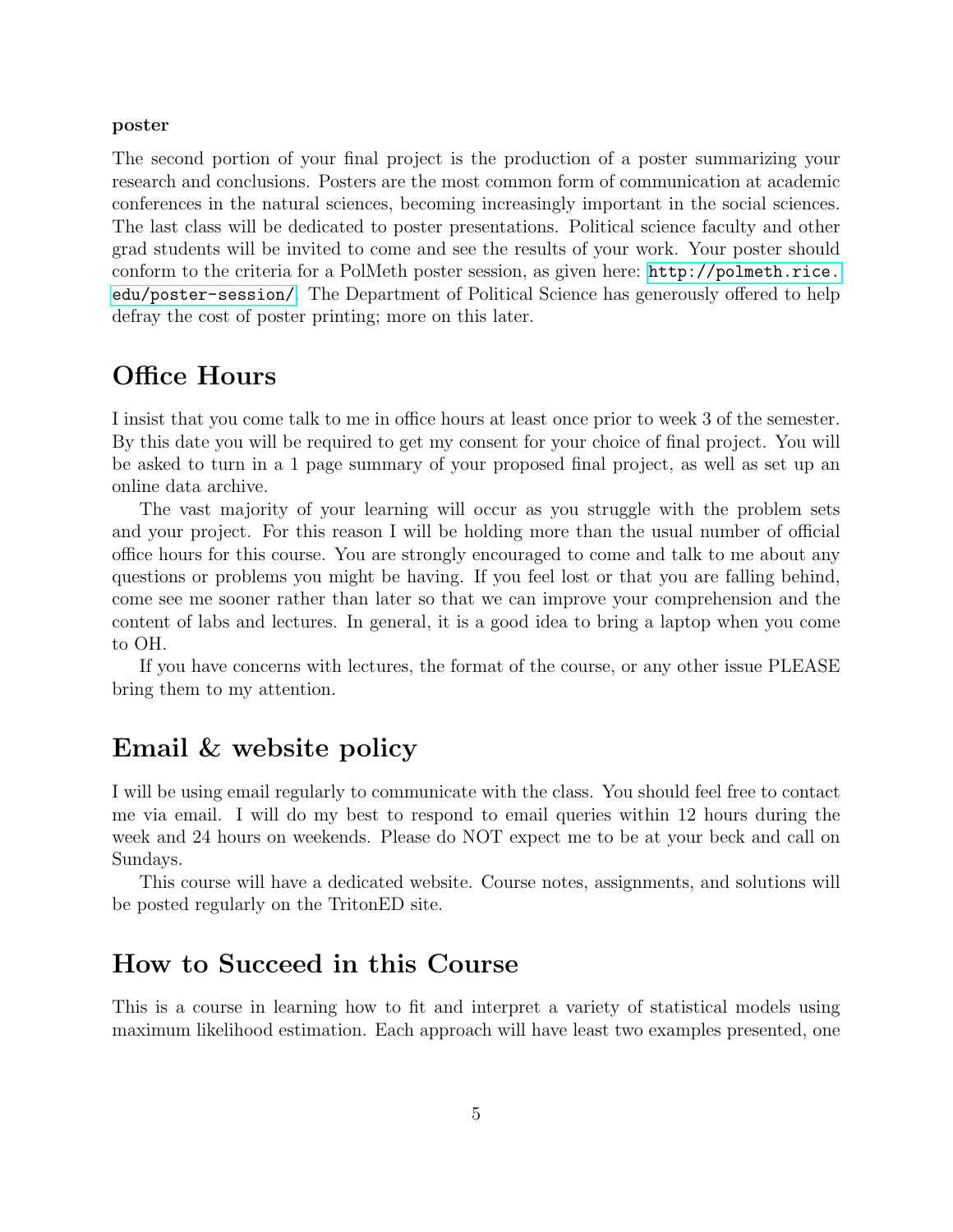in the text/class and a different one as graded homework. Most all of these will be real, not toy, examples that I have taken from contemporary social science research.

Do not expect to understand everything the first time through. It is unlikely that you will be able to solve the assigned problems in the first pass. Thus, tenacity is crucial. You will get negative feedback. The point is to learn from it, not to stop at it. It is also unlikely you will understand all the concepts and details the first time through but I promise you that as you work these models repeatedly in your own work and as you revisit the notes and readings over time you will come to have a greater appreciation for the material covered in this course.

There is not a great deal of reading for this course (relative to, say, the comparative politics field seminar), but I have assigned readings in two forms. First, there is text material that should help you understand the techniques. Second, there are real research examples of each technique, so that you will see how scholars use these approaches in practice. Carefully read all of the text readings before class each week. It is important to read the relevant methods and analysis sections of the examples before class, as I will be discussing them in some detail and will refer to them in my handouts and notes. It probably wouldn't hurt to read them again after each class, though that is entirely up to you.

Often times, your course colleagues will have an insight or explanation that far exceeds the instructor's, or even your own. So collaboration is one way to take advantage of these insights among your fellow travelers in this course. It is also a way to share your own. You should feel encouraged to collaborate in this class. However, when you get to it, sit down and do your own homework, as a synthetic testament to how much you learned.

## Required materials

### Books

The core texts for the class are:

- 1. Ward, Michael D. and John S. Ahlquist. 2018. Maximum Likelihood for the Social Sciences: strategies for analysis.
- 2. Ward, Michael D. and Kristian Gleditsch. (second edition) Spatial Regression Models. Sage.

#### Suggested reference and alternative texts

#### Statistical theory

- 1. Cameron and Trivedi. Microeconometrics. New York: Cambridge University Press
- 2. Cleveland, William. 1993. Visualizing Data. Hobart Press
- 3. Eliason, Scott R. 1993. Maximum Likelihood Estimation: Logic and Practice, Thousand Oaks, California: Sage.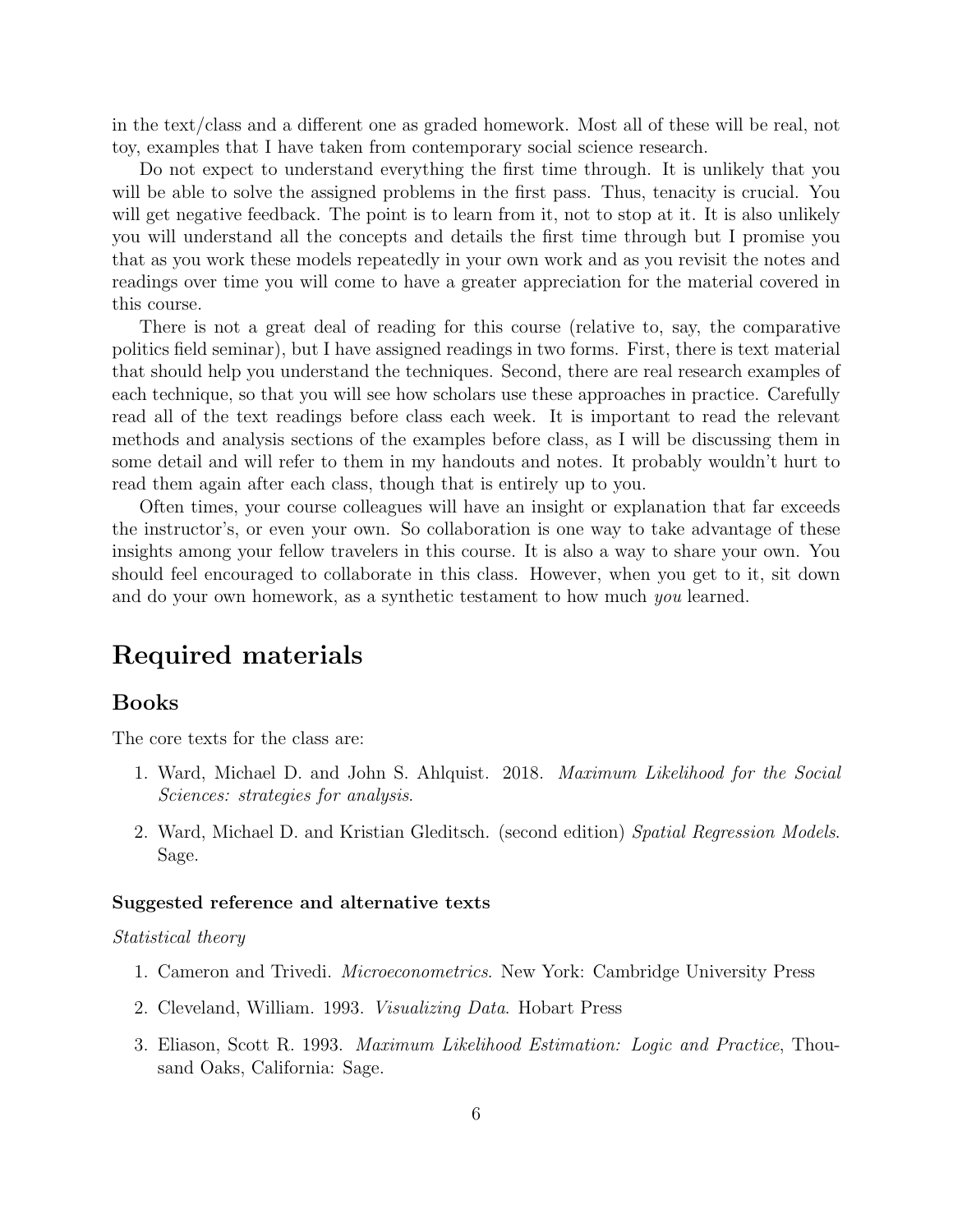- 4. Fox, Jonathan. 2008. Applied Regression Analysis and Generalized Linear Models second edition. Sage
- 5. Greene, William. Econometric Analysis sixth edition. New York: Prentice Hall
- 6. Healy, Kieran. 2018. Data Visualization. Princeton University Press.
- 7. King, Gary. 1998. Unifying Political Methodology: The Likelihood Theory of Statistical Inference, Ann Arbor, Michigan: University of Michigan Press.
- 8. McCullagh & Nelder. 1989. Generalized Linear Models, Second Edition. Chapman & Hall.
- 9. Pawitan, Yudi. 2013. In All Likelihood. Oxford University Press.
- 10. Wooldrige, Jeffry M. Econometric Analysis of Cross Section and Panel Data. Cambridge: MIT Press

Computation in R

- 1. Fox, Jonathan. An R and S Companion to Applied Regression. Beverly Hills: Sage
- 2. Dalgaard, Peter. 2002. Introductory Statistics with R, New York: Springer Verlag.
- 3. Venables, William N. and Brian D. Ripley. 2002. Modern Applied Statistics with S, fourth edition, Springer Verlag

Math

- 1. Moore, William and David Siegel. 2013. A Mathematics Course for Political and Social Research. PUP
- 2. Simon & Blume. Mathematics for economists. Norton

## Computation

#### R Software

The analysis we undertake in this course can be accomplished in a variety of computing platforms. Feel free to use whatever computational tools will best suit your own work.

That said,  $\mathcal R$  will be the primary statistical package used by the instructor. All worked examples in the lecture notes will have Rcode associated with them. Expertise in other programs like Matlab, Python, or STATA will be useful, but all assignments and solutions will be given for implementation in  $\mathcal{R}$ . If you are capable of programming in lower level languages like C, C++ that's great, but I am not a programmer and will not be able to offer much help there.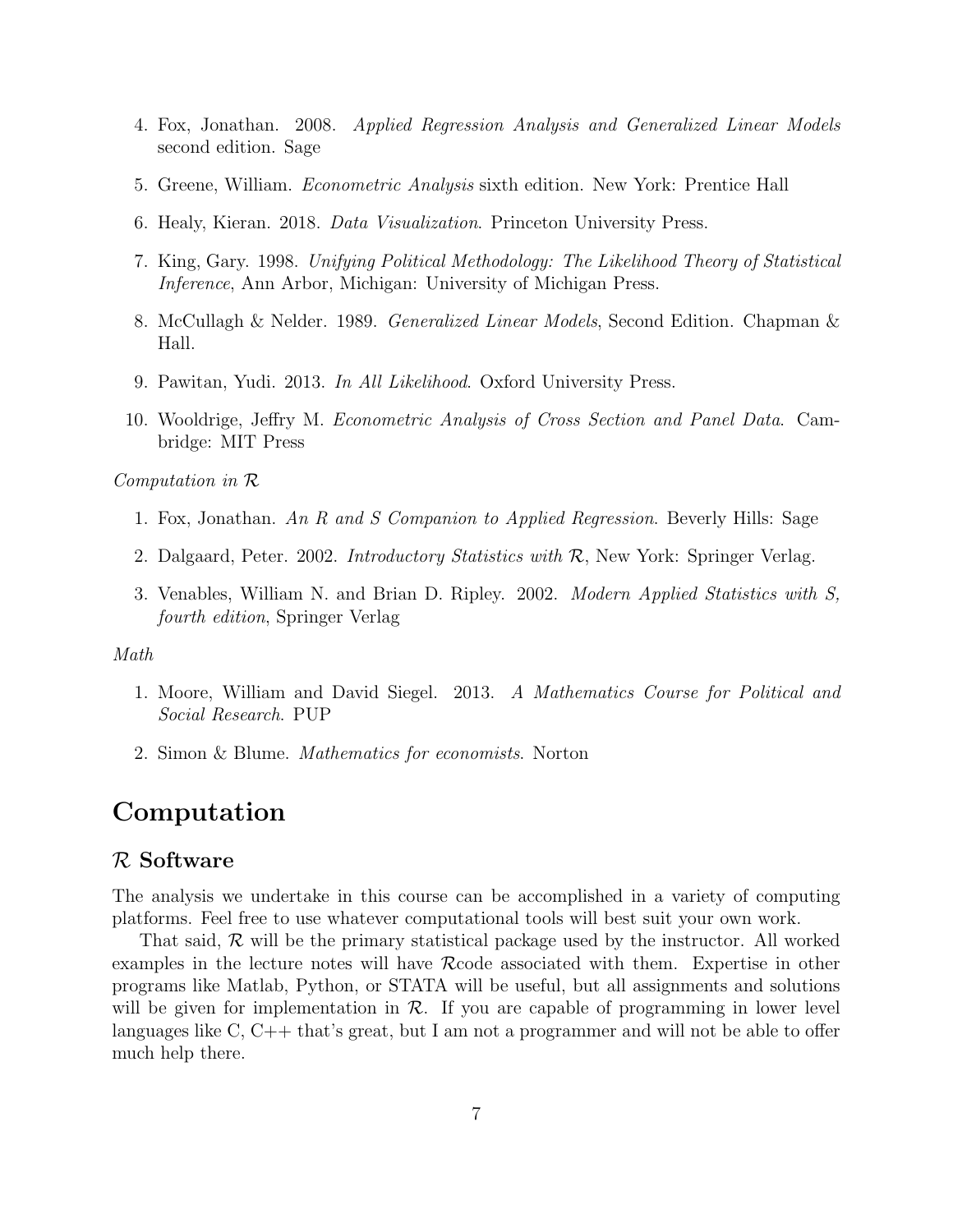$\mathcal R$  is a free, open source statistical computing environment. You can download and install the most recent version of from CRAN at  $http://cran.r-project.org/$ .  $\mathcal{R}$  runs on most operating systems, including Windows, Linux, Unix and the Apple OS/X (and earlier) operating systems. While  $\mathcal R$  is at the cutting edge of statistical software, it takes time to master.

### LATEXand Markdown

TEX is a typsetting system that is very commonly used by technical writers (i.e., those making extensive use of equations, numbers, tables, and graphics). Most in political science have settled on the LATEX "dialect" of TEX. TEX is freely available via the TEX Users Group at http://www.tug.org/ or via the Comprehensive TEX Archive Network (CTAN), primary repository for T<sub>E</sub>X-related software: http://www.tug.org/ctan.html. There is a good, free implementation of LATEX for Windows via MikTex: <http://www.miktex.org/>. If you are working in the Mac world, you have a few choices, several of which come pre-installed with OSX.

The learning curve for LATEX is fairly steep but I strongly encourage you to use this course to learn and practice writing in LATEX. While I do not require that you adopt TEXfor your own purposes, there are numerous benefits to doing so, among them easier formatting of your doctoral dissertation and job market signaling. I will be available to help you with some LAT<sub>EX</sub> related problems. While there are numerous books and online references for TEX the reality is that most find it useful to start with a file template someone else created that already works replace their stuff with your stuff, tweak it a bit, and declare victory.

Moving beyond LATEX, we can now use Rmarkdown (combined with Pandoc and the knitr package) to write and compile documents that incorporate text, Rcode, and output in the same file. This document can be compiled directly, incorporating changes in analysis and graphics directly and immediately into the final report. If you are interested in learning to work with these tools you should feel free, but with the caveat that native LATEX is still easier for the production of posters.

You are ultimately free to use whatever text processor you wish; if you are using WYSI-WYG oriented word processors such as Microsoft Office, StarOffice, WordPerfect or other similar products for this task, you will need to learn about (and possibly purchase) MathType (<http://www.dessci.com/en/products/mathtype/>) in order to adequately display quantitative materials.

#### Text editors

Text editors are stand alone programs meant to aid in writing, retaining, and (sometimes) compiling computer code. Regardless of the statistical package you choose to use, you must keep a record of the code you ask the computer to execute. Working in LAT<sub>EX</sub> also requires you to enter both your text and the appropriate LATEX commands into a text editor. You should therefore find a text editor that you are comfortable working in. While the options are myriad, Sublime 3 is my preferred text editor, although it is not free. WinEDT is and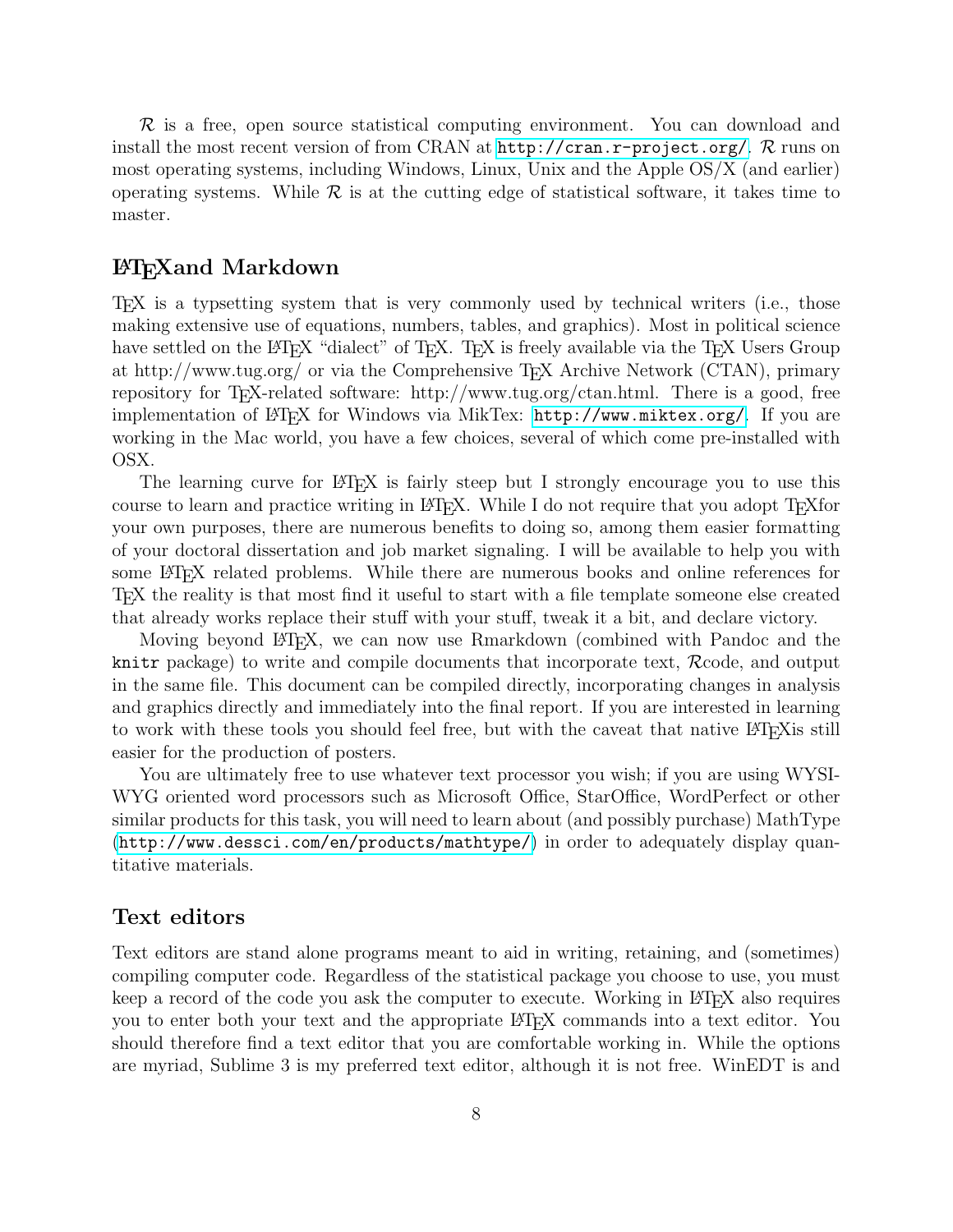excellent editor in a Windows environment, working very nicely with the MikTeX. If you are interested in a freeware option, you can get copies of the EMACS editor (www.xemacs.org), which links to R directly via the Emacs-Speaks-Statistics (ESS) package. Aquamacs is the commonly used free text editor in for Mac OSX. TextWrangler is a popular option. Finally, RStudio comes pre-loaded with a text editor and the ability to compile Markdown files into both HTML and pdf (via LaTeX.)

## Course Outline

## Week 1: Introduction to the class; assignments; projects;  $R$ ;  $\mathbb{F}$ F<sub>F</sub>X; Good data & computing practice.

#### Readings

- Bowers, Jake and Maarten Voors. 2016. "How to Improve your Relationship with your Future Self." Revista de Ciencia Política
- Ward & Ahlquist Chapter 1.
- The Quartz Guide to Bad Data: <https://github.com/Quartz/bad-data-guide>
- LaCour, Michael and Don Green. 2014. "When contact changes minds: An experiment on transmission of support for gay equality." Science. 346(6215). 1366-69.
- Brockman, David, et al. 2015. "Irregularities in LaCour 2014." [https://web.](https://web.stanford.edu/~dbroock/broockman_kalla_aronow_lg_irregularities.pdf) [stanford.edu/~dbroock/broockman\\_kalla\\_aronow\\_lg\\_irregularities.pdf](https://web.stanford.edu/~dbroock/broockman_kalla_aronow_lg_irregularities.pdf)

### Week 2: Likelihood Theory

#### Readings

- Ward & Ahlquist Ch. 1, 2, 4.1. Scan chapter 1 again then dig in to chapter 2.
- Mebane & Sekhon. 2002. "Coordination and Policy Moderation at Midterm." *APSR.*

### Week 3: Binary Data

#### Readings

- Ward & Ahlquist ch.3 and rest of chapter 4
- Choose at least one of:
	- Kim & Margalit. 2017. "Informed Preferences? The Impact of Unions on Workers Policy Views" AJPS.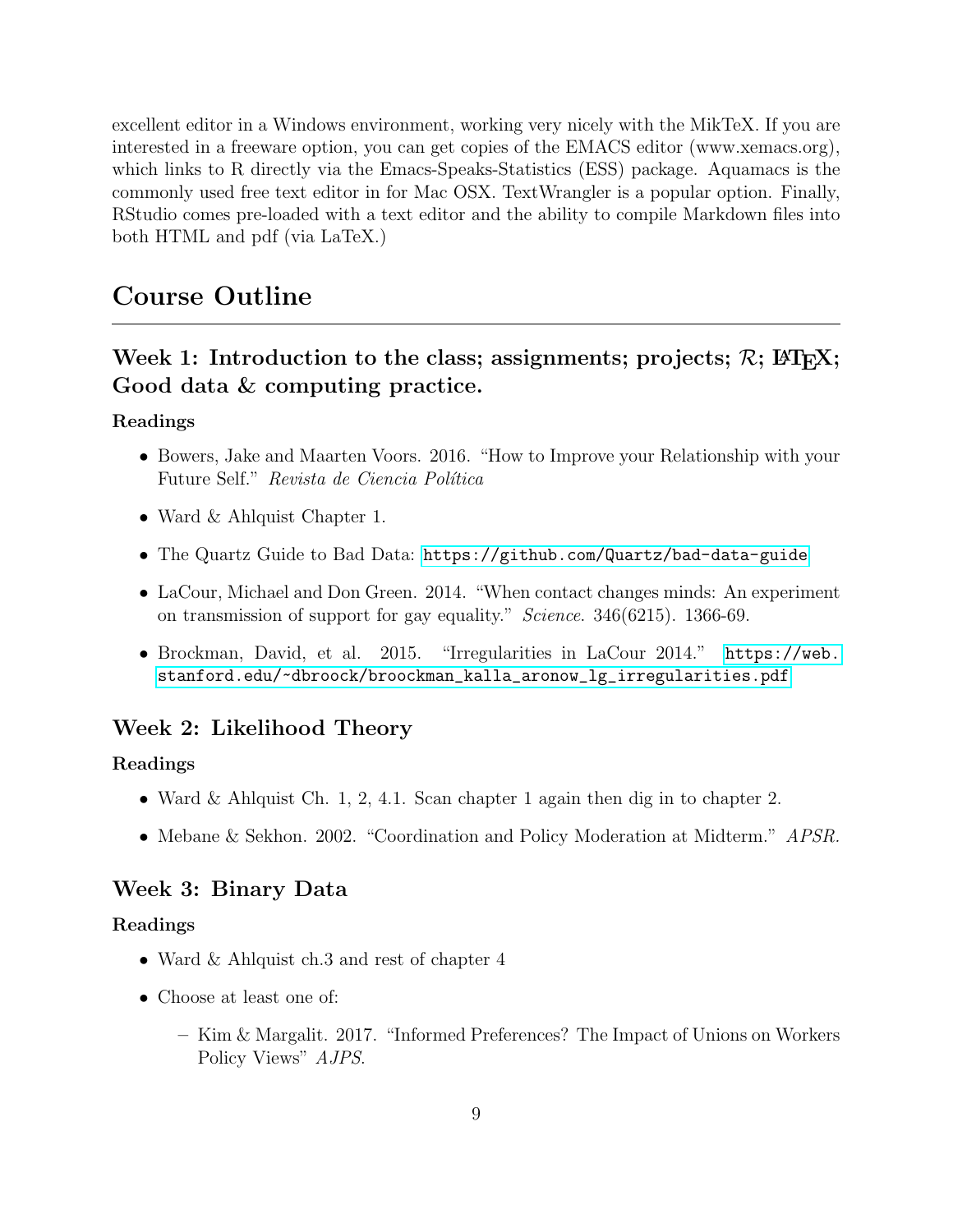– Perez & Tavits. 2017. "Language Shapes Peoples Time Perspective and Support for Future-Oriented Policies"AJPS.

## Week 4: Out-of-sample prediction, model selection, and interpretation

Replication project must be approved by today!

#### Readings

- Ward & Ahlquist ch. 5-6
- Hainmueller, Mummalo, & Xu. 2018. "How Much Should We Trust Estimates from Multiplicative Interaction Models? Simple Tools to Improve Empirical Practice." Political Analysis.
- Choose at least one of
	- ProPublica investigation into racial bias in criminal justice predictive algorithms:
		- ∗ <https://www.propublica.org/article/machine-bias-risk-assessments-in-criminal-sentencing>
		- ∗ <https://www.propublica.org/article/how-we-analyzed-the-compas-recidivism-algorithm>
		- ∗ <https://github.com/propublica/compas-analysis>
	- Bonica. 2018. "Inferring Roll-Call Scores from Campaign Contributions Using Supervised Machine Learning." AJPS.

### Week 5: GLMs and ordinal data

#### Readings

- Ward & Ahlquist ch. 7-8
- (optional; highly recommended for CP students) Treier & Jackman. 2008. "Democracy as Latent Variable." AJPS
- (optional) Nicholson & Hansford. 2014. "Partisans in Robes: Party Cues and Public Acceptance of Supreme Court Decisions." AJPS.

### Week 6: Nominal data

#### Readings

- Ward & Ahlquist ch. 9
- Choose at least one of: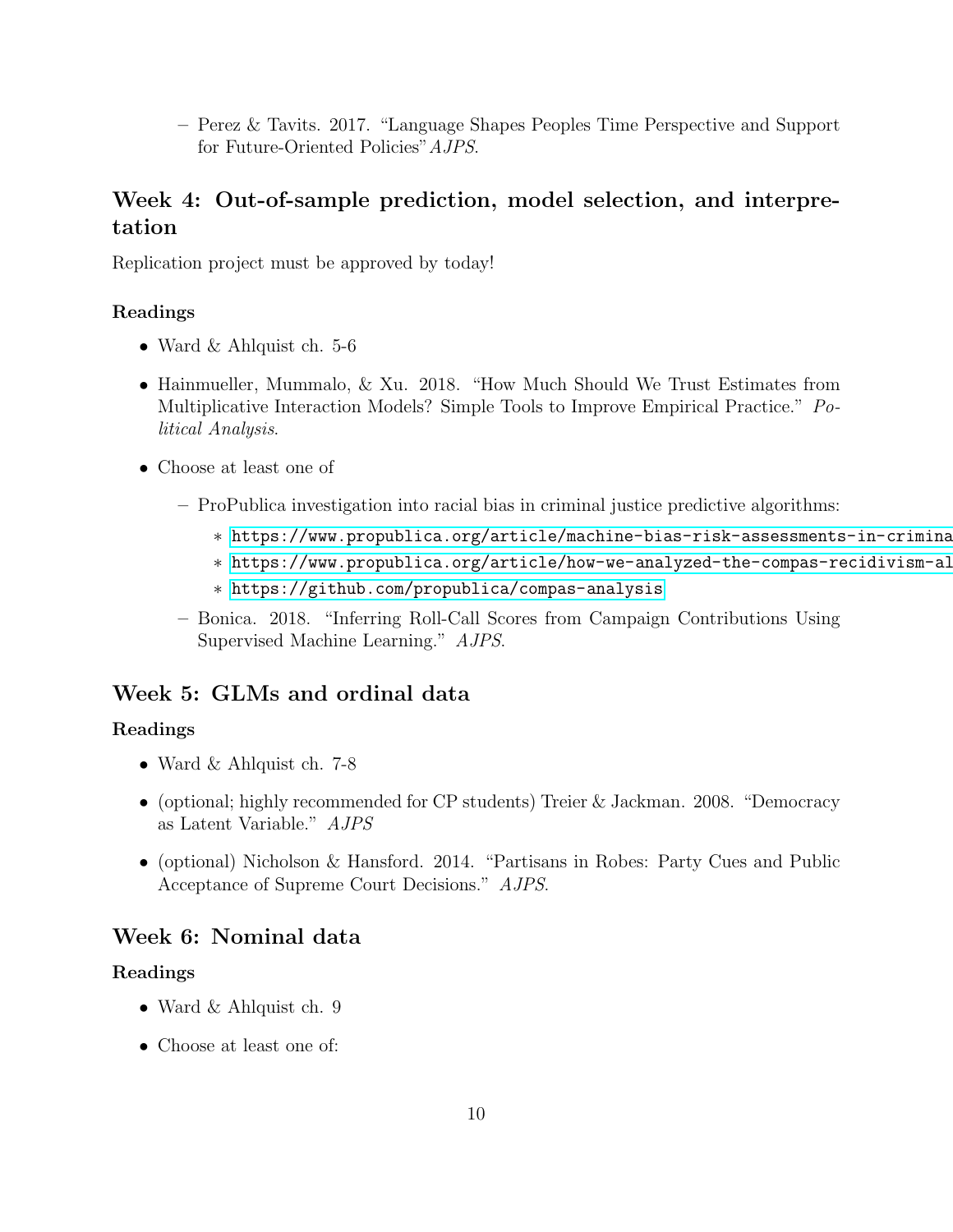- Kalyvas & Balcels. 2010. "International System and Technologies of Rebellion." APSR
- Olken. 2010. "Direct Democracy and Local Public Goods." APSR

### Week 7: Counts

#### Readings

- Ward & Ahlquist ch. 10
- Choose at least one of:
	- MacDonald. 2010. "Limitation Riders and Congressional Influence over Bureaucratic Policy Decisions." APSR
	- Dube et al. 2013. "Cross-Border Spillover." APSR
	- Weghorst & Lindberg. 2013. "What drives the Swing Voter in Africa?"' AJPS.

### Week 8: Missing data and imputation.

#### Readings

- Ward & Ahlquist ch. 12
- Wright and Franz. 2017. "How oil income and missing hydrocarbon rents data influence autocratic survival: A response to Lucas and Richter." Research  $\mathcal B$  Politics.
- Other examples:
	- Nyblade & Reed. 2008. "Who Cheats? Who Loots? Political Competition and Corruption in Japan, 1947-1993." AJPS
	- Denny & Doyle. 2009. "Does Voting history Matter?" AJPS
	- Houle. 2009. "Inequality & Democracy." World Politics.
	- Slapin. 2008. "Bargaining Power at Europe's Intergovernmental Conferences" International Organization.

### Week 9a: Non-IID data: Spatial dependence.

#### Readings

- Gleditch & Ward
- Thayn & Simanis. 2013. "Accounting for Spatial Autocorrelation in Linear Regression Models Using Spatial Filtering with Eigenvectors." Annals of the Association of American Geographers.